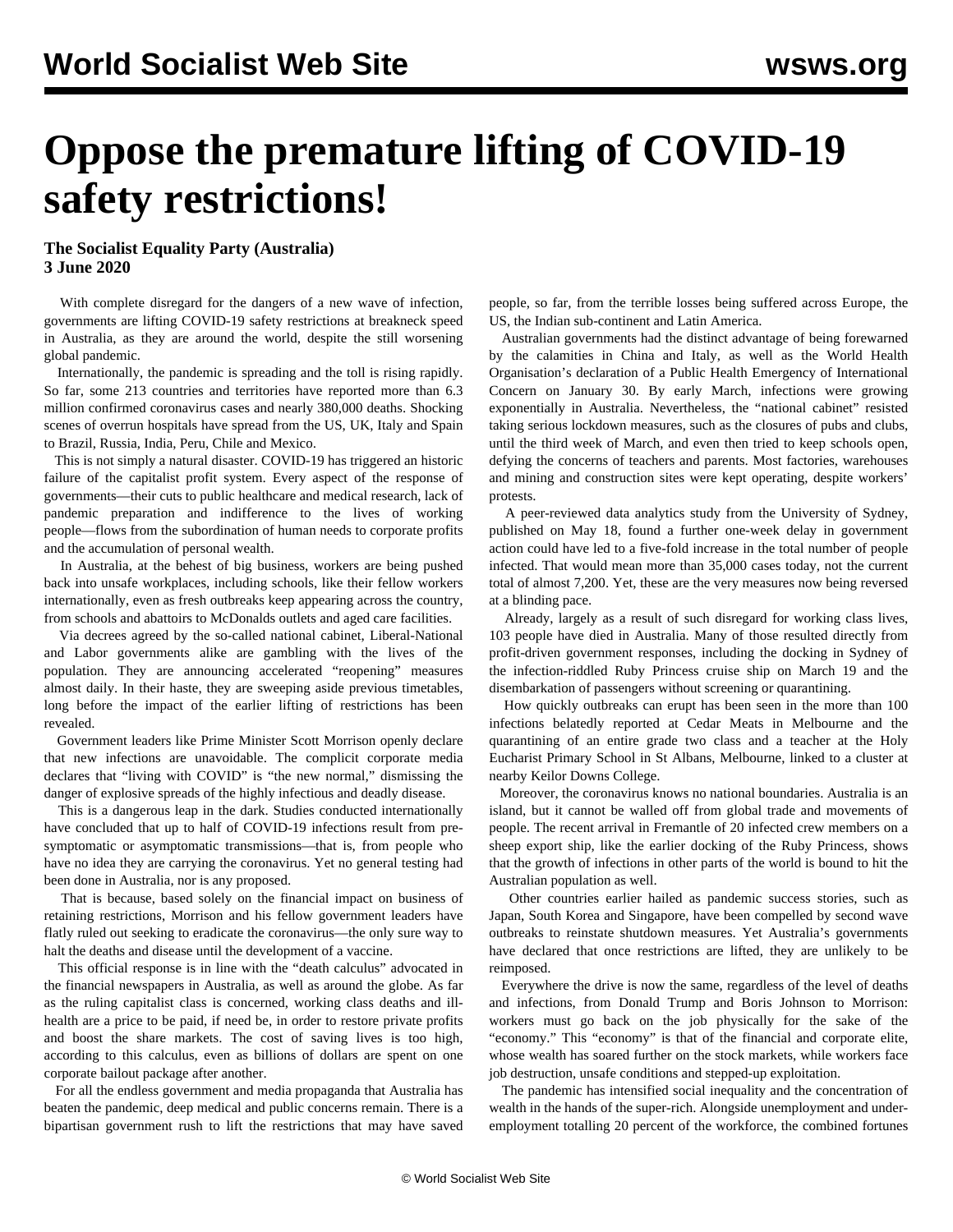controlled by the richest 20 people are sky-rocketing. The *Australian Financial Review* reported last Friday that the "Top 20" had enjoyed a cumulative increase in wealth over the past year from \$143 billion to \$189 billion, a 32 percent jump.

 Great Depression levels of job destruction are causing widespread destitution and social stress. Those worst affected are the young and the most poorly-paid workers. According to a Grattan Institute report, about 40 percent of low-paid workers—those on less than \$150 a week—were likely to be thrown out of work, more than twice the rate for people on over \$3,000 per week.

 This financial pressure is being used to coerce workers back into schools, offices and other workplaces. Those who refuse to do so will soon be cut off meagre JobKeeper and JobSeeker payments. The ruling class demands that workers must be fully back at work in order to extract the surplus value needed to pay for the corporate bailouts, totalling some \$270 billion, and the mountain of public debt, estimated at \$1 trillion, used to prop up Australian capitalism.

#### **The role of Labor and the unions**

 None of this would be possible except for the role of the Labor Party and the trade unions. From the outset of the pandemic, they formed and supported a de facto coalition regime. An unprecedented "national cabinet" of Labor and Liberal-National federal, state and territory leaders is ruling the country, behind closed doors, with the full backing of the unions.

 Australia is a striking case of an unstable and widely discredited government—that of Morrison—being propped up, out of fear of social unrest.

 Not only are workers being pushed into potentially deadly facilities, they are confronted by further cuts to jobs, wages and conditions as the governments and employers, working hand-in-glove with the unions, exploit the pandemic to "restructure" their operations and workplace relations.

 Led by the Australian Council of Trade Unions (ACTU), behind the backs of workers, the unions have imposed national agreements with employers to slash the pay and conditions of millions of workers in fast food outlets, cafes and restaurants, hospitality industries and clerical work. As ACTU secretary Sally McManus pledged, the unions have given employers "everything you want."

 Now the unions have joined hands with Morrison's Liberal-National government and big business in a tripartite process of industrial relations "reform." This is a drive to go even further in attacking working class conditions, intensifying the assault the unions mounted in the Accords with the Hawke and Keating Labor governments in the 1980s and 1990s. Wage freezes and penalty rate cuts are being demanded already.

 Together with Morrison, the unions are appealing to workers to "lay down their weapons." They fear the underlying opposition of workers, including the construction workers kept on unsafe sites, and the teachers and parents whose children are being railroaded back into classrooms and onto public transport without any physical distancing protections.

 As in the US, the corporate media and political establishment is also seeking to divert the rising unrest, and deflect from its own culpability, by trying to falsely blame China for the pandemic, even though the Chinese authorities alerted the world in January. In doing so, the Morrison government, again with Labor's backing, has placed the Australian population on the front lines of the Trump administration's incendiary economic and military offensive against China, a perceived threat to US global hegemony.

 Thus, workers in Australia not only face a domestic war by the ruling class against their social and working conditions, endangering their lives; they are being dragged into a potential nuclear war.

#### **The necessity for rank-and-file committees**

 The Socialist Equality Party (SEP) opposes the dangerous "back-towork" campaign. In the face of the dictates of the financial oligarchs and their political and industrial servants, the working class must assert its own interests, for the protection of lives and livelihoods.

 Against the thoroughly pro-corporate trade unions, genuine workingclass organisations must be built to prevent infection, sickness and death, and organise to combat the corporate-union offensive on jobs and conditions.

 Workers need to form rank-and-file action committees in every school, factory, office, university and workplace independent of the unions. These committees, democratically controlled by workers themselves—together with students and parents where appropriate—should formulate, oversee and enforce safety and workplace standards. Where conditions are violated, there must be a stoppage of work. The tasks of these committees would include:

 1. Organising an industrial and political fightback against the government-corporate-union offensive on jobs, wages and conditions. All pay cuts, elimination of penalty rates, job losses and cuts to working conditions must be opposed.

 2. Demanding secure employment for all workers, ending casualisation and the "gig economy" to which so many workers, especially youth, visa holders and students, have been subjected.

 3. Controlling working hours, workloads and production speeds to ensure safe conditions. This must allow for sufficient rest, health care monitoring and regular deep cleaning.

 4. Guaranteeing physical distancing, the highest-quality personal protective equipment and other essential safety measures. This includes regular testing for all workers and adequate training in the necessary equipment and procedures.

 5. Reporting full and timely information about all infections, to prevent management and government cover-ups, and ensure rapid shutdowns and thorough cleaning before restarts.

 6. Demanding sick leave and guaranteed income for all infected and affected workers. Any worker who tests positive or comes into contact with an infected worker must be isolated and provided immediate medical treatment. If anyone's family members report symptoms, the worker should be tested and isolated until cleared by a medical professional—with no loss of pay.

 7. Ensuring protection from victimisation for workers calling attention to unsafe working conditions or refusing to work. Any worker who has been fired for speaking out against unsafe conditions must be rehired with full back pay.

 To answer the cry there is no money for these measures, the bailout packages handed to corporations, banks and big business should be returned and used to finance them, for the protection of the population.

 This fight means organising the resistance of workers internationally. In every country, there are growing numbers of strikes and job actions by health, meat, transit, auto and other workers demanding safe conditions.

 The fight against the pandemic necessarily involves a struggle of workers against the ruling class and its dictatorship over economic and political life. It is, therefore, a fight against capitalism and for socialism, the restructuring of society on the basis of social need, not private profit.

The pandemic is a world problem and can be fought only through the